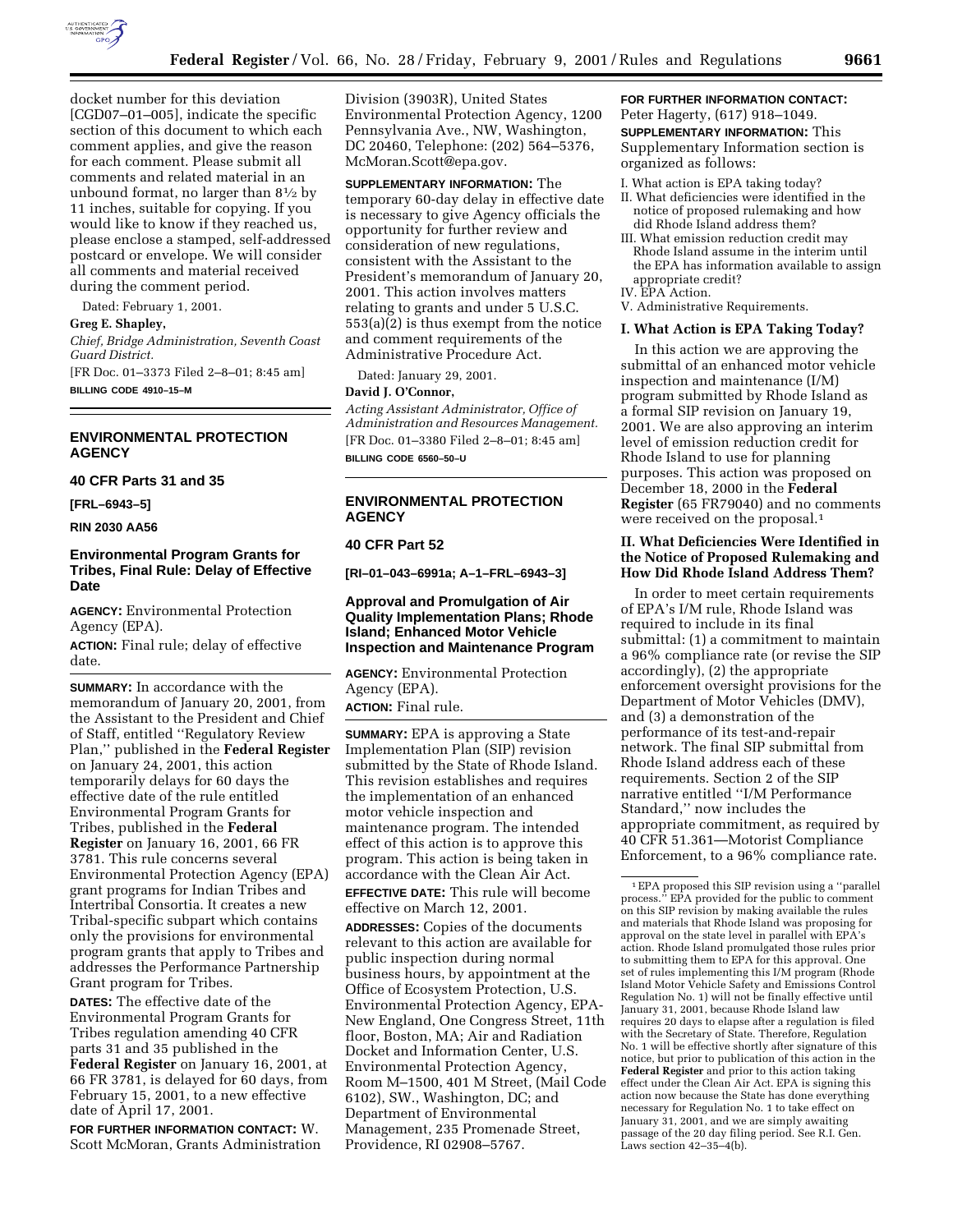**9662 Federal Register** / Vol. 66, No. 28 / Friday, February 9, 2001 / Rules and Regulations

In section 14 of the SIP narrative entitled ''Motorist Compliance Enforcement,'' information on training, auditing, and oversight of enforcement personnel which meets the requirements of 40 CFR 51.362— Motorist Compliance Enforcement Oversight has been added. Lastly, as required in the notice of proposed rulemaking, Rhode Island has submitted information on failure rate by model year, number of waivers issued by month for the first six months of the program, and station audit sheets for a typical month of the program. The failure rates are almost identical to a nearby state utilizing the same equipment and test method. The waiver rate is 2.8% which is below the 3% in the plan, and the station audits show a very high rate of compliance. See supplemental technical support document dated January 24, 2001 for more specific information on this evaluation. EPA has concluded that Rhode Island's I/M program performance is sufficiently effective to meet the low enhanced performance standard. Rhode Island has met the requirements of section 40 CFR 51.353. (See III. below for information on interim credit.)

## **III. What Emission Reduction Credit May Rhode Island Assume in the Interim Until the EPA has Information Available to Assign Appropriate Credit?**

As discussed in detail in the proposed rulemaking notice, we are approving the use of 75% of I/M 240 credit for future air quality planning in Rhode Island. Once the comparison study results are available from the Massachusetts study on this same test type which Rhode Island will be relying on to verify its credit, EPA will establish appropriate credit for the BAR31 test done on NYTEST equipment. If the emission reduction credits assigned do not meet or exceed the credit assumed by Rhode Island, Rhode Island and EPA will take appropriate action to correct any SIP shortfall in any SIP demonstrations that may rely on credit from the I/M program.

Other specific requirements of the EPA I/M rule and the rationale for EPA's proposed action are explained in the NPR and will not be restated here. No public comments were received on the NPR.

## **IV. EPA Action**

EPA is approving the Rhode Island enhanced motor vehicle inspection and maintenance program as a revision to the Rhode Island SIP.

Nothing in this action should be construed as permitting or allowing or establishing a precedent for any future request for revision to any State implementation plan. Each request for revision to the State implementation plan shall be considered separately in light of specific technical, economic, and environmental factors and in relation to relevant statutory and regulatory requirements.

#### **V. Administrative Requirements**

Under Executive Order 12866 (58 FR 51735, October 4, 1993), this action is not a ''significant regulatory action'' and therefore is not subject to review by the Office of Management and Budget. This action merely approves state law as addressing Federal requirements and imposes no additional requirements beyond those imposed by state law. Accordingly, the Administrator certifies that this rule will not have a significant economic impact on a substantial number of small entities under the Regulatory Flexibility Act (5 U.S.C. 601 *et seq.*). Because this rule approves preexisting requirements under state law and does not impose any additional enforceable duty beyond that required by state law, it does not contain any unfunded mandate or significantly or uniquely affect small governments, as described in the Unfunded Mandates Reform Act of 1995 (Public Law 104–4). For the same reason, this rule also does not significantly or uniquely affect the communities of tribal governments, as specified by Executive Order 13084 (63 FR 27655, May 10, 1998). This rule will not have substantial direct effects on the States, on the relationship between the national government and the States, or on the distribution of power and responsibilities among the various levels of government, as specified in Executive Order 13132 (64 FR 43255, August 10, 1999), because it merely approves a state rule implementing a Federal standard, and does not alter the relationship or the distribution of power and responsibilities established in the Clean Air Act. This rule also is not subject to Executive Order 13045 (62 FR 19885, April 23, 1997), because it is not economically significant.

In reviewing SIP submissions, EPA's role is to approve state choices, provided that they meet the criteria of the Clean Air Act. In this context, in the absence of a prior existing requirement for the State to use voluntary consensus standards (VCS), EPA has no authority to disapprove a SIP submission for failure to use VCS. It would thus be inconsistent with applicable law for EPA, when it reviews a SIP submission, to use VCS in place of a SIP submission

that otherwise satisfies the provisions of the Clean Air Act. Thus, the requirements of section 12(d) of the National Technology Transfer and Advancement Act of 1995 (15 U.S.C. 272 note) do not apply. As required by section 3 of Executive Order 12988 (61 FR 4729, February 7, 1996), in issuing this rule, EPA has taken the necessary steps to eliminate drafting errors and ambiguity, minimize potential litigation, and provide a clear legal standard for affected conduct. EPA has complied with Executive Order 12630 (53 FR 8859, March 15, 1988) by examining the takings implications of the rule in accordance with the ''Attorney General's Supplemental Guidelines for the Evaluation of Risk and Avoidance of Unanticipated Takings'' issued under the executive order. This rule does not impose an information collection burden under the provisions of the Paperwork Reduction Act of 1995 (44 U.S.C. 3501, *et seq.*).

The Congressional Review Act, 5 U.S.C. 801 *et seq.*, as added by the Small Business Regulatory Enforcement Fairness Act of 1996, generally provides that before a rule may take effect, the agency promulgating the rule must submit a rule report, which includes a copy of the rule, to each House of the Congress and to the Comptroller General of the United States. EPA will submit a report containing this rule and other required information to the U.S. Senate, the U.S. House of Representatives, and the Comptroller General of the United States prior to publication of the rule in the **Federal Register**. A major rule cannot take effect until 60 days after it is published in the **Federal Register**. This action is not a ''major rule'' as defined by 5 U.S.C. 804(2).

Under section 307(b)(1) of the Clean Air Act, petitions for judicial review of this action must be filed in the United States Court of Appeals for the appropriate circuit by April 10, 2001. Filing a petition for reconsideration by the Administrator of this final rule does not affect the finality of this rule for the purposes of judicial review nor does it extend the time within which a petition for judicial review may be filed, and shall not postpone the effectiveness of such rule or action. This action may not be challenged later in proceedings to enforce its requirements. (See section 307(b)(2).)

### **List of Subjects in 40 CFR Part 52**

Environmental protection, Air pollution control, Carbon monoxide, Hydrocarbons, Intergovernmental relations, Nitrogen dioxide, Ozone, Reporting and recordkeeping requirements.